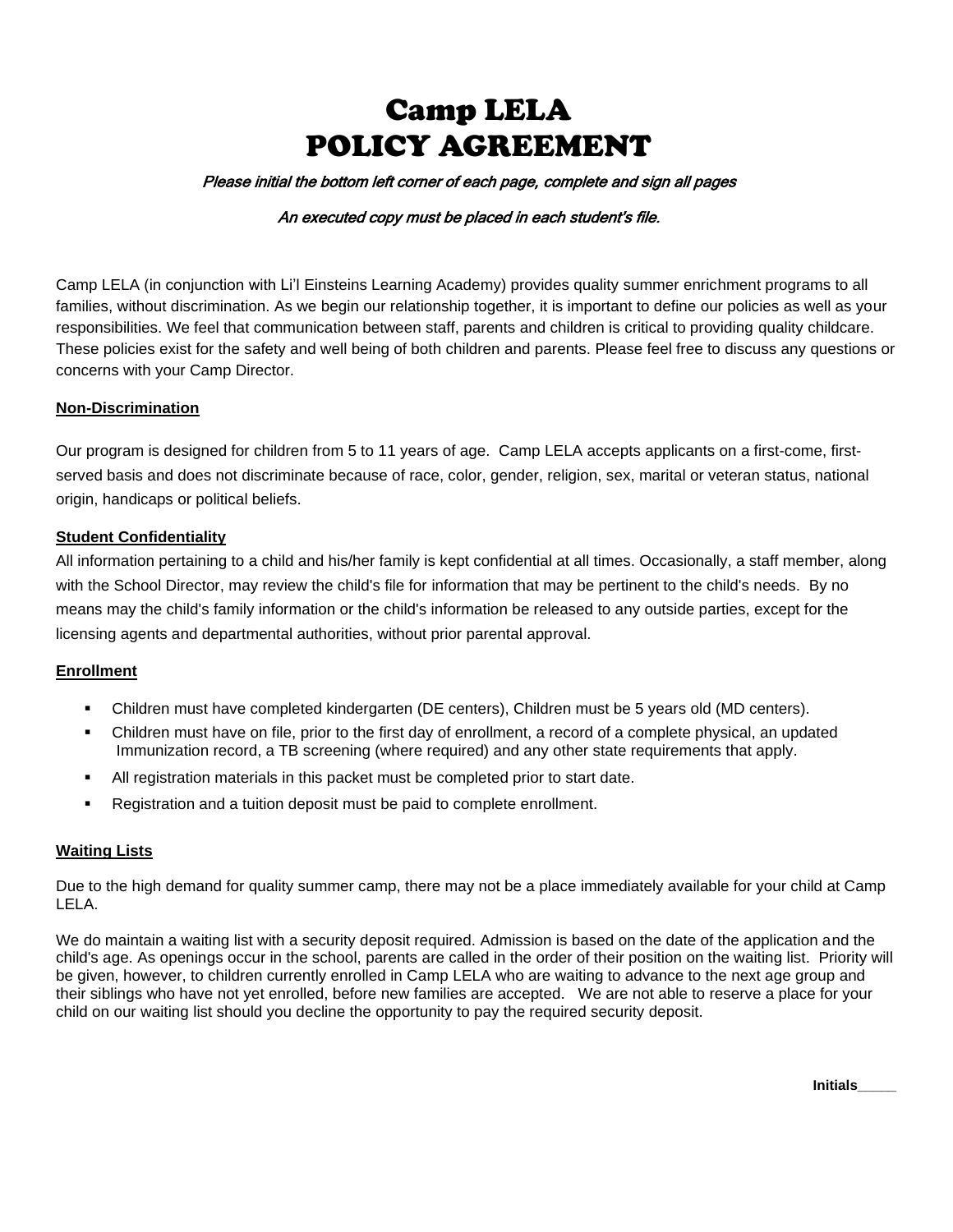**Tuition:** Tuition is required to be paid weekly, bi-weekly, or by the session. **Tuition is due on Friday in advance for the upcoming week**. A late fee of \$25 will be applied on all late payments. Your child may not attend camp without the proper tuition payment. **Camp account must be paid up to date prior to your child attending scheduled field trips. There will be NO EXCEPTIONS to this policy. Final tuition payment must be paid in cash, money order, or certified cashiers check. Payments will be accepted via cash, or Tuition Express only. Personal checks are not accepted.** 

*We will not make alternative arrangements for your child. We will not provide staff to watch your child for the day. You would have to make alternate arrangements.* 

*If you decide to keep your child home for any reason, you will be required to pay your tuition in full for that period of absence as part of your contractual agreement with Camp LELA. Your child may not re-enter the camp without this payment in full.* 

*Should the administration make any verbal agreements to accept your child after temporary absence, you will still be obligated for the tuition balance outstanding, with such balance being due within a reasonable period of time after your child's acceptance back at school. If your child withdraws, no credit or refund of tuition will be given. Return to school would require payment of a re-registration fee of \$75 (seventy-five dollars).* 

**Camp Deposit:** A deposit of \$275.00 and a registration fee is due at time of registration. These fees are non-refundable for any reason. **There will be no exceptions for any circumstance**.

**Sibling Discount**: There is no sibling discount for summer camp.

**Late Fee**: **A fee of \$2 per minute late will be charged when camp counselors must wait for a parent past closing time (6pm).** This fee must be paid when the child is picked up. Repeated pickup after closing time will result in termination.

Enrollment: Campers are to register by June 1<sup>st</sup>. If there is any circumstance that would prevent you from paying tuition on a timely basis, please discuss this confidentially with the Camp Director prior to it becoming delinquent. Failure to pay tuition on a timely basis may result in terminating your child's enrollment. **NOTE: The enrollment fee and deposit are non-refundable.**

**Termination:** Please give two weeks written notice if you plan to withdraw your child from Camp LELA. There will be no refunds issued for early termination from the sessions.

**Cancelations:** The camp calendar is subject to change due to inclement weather conditions and/or unforeseen circumstances. We will make every effort to accommodate all planned trips and/or reschedule accordingly. **There will be no refunds or account adjustments on calendar revisions and/or cancellations.** 

#### **VACATION**

Every camper is given one week of vacation when enrolled full time (all 11 weeks of camp). This week is free of charge and should be noted at time of enrollment. If you register your child for less than 11 weeks, they are not considered full time and will be billed accordingly.

Other vacation policies do not apply to summer camp. If you register your child for all sessions for the entire summer, you the parent are agreeing that your child(ren) will be in attendance for each week of camp. Therefore, you will be responsible for payment in the event that your child misses time from camp. It is strongly suggested that if you foresee vacations throughout the summer months, that you sign your child up for camp by the session. **Payment for summer camp dates enrolled AT TIME OF ENROLLMENT will be billed accordingly. Tuition payment is due regardless of unforeseen circumstances, illness, unplanned vacations, etc.** You are required to carefully plan the weeks you are enrolling your camper in and complete the vacation request portion of the application at time of enrollment. Please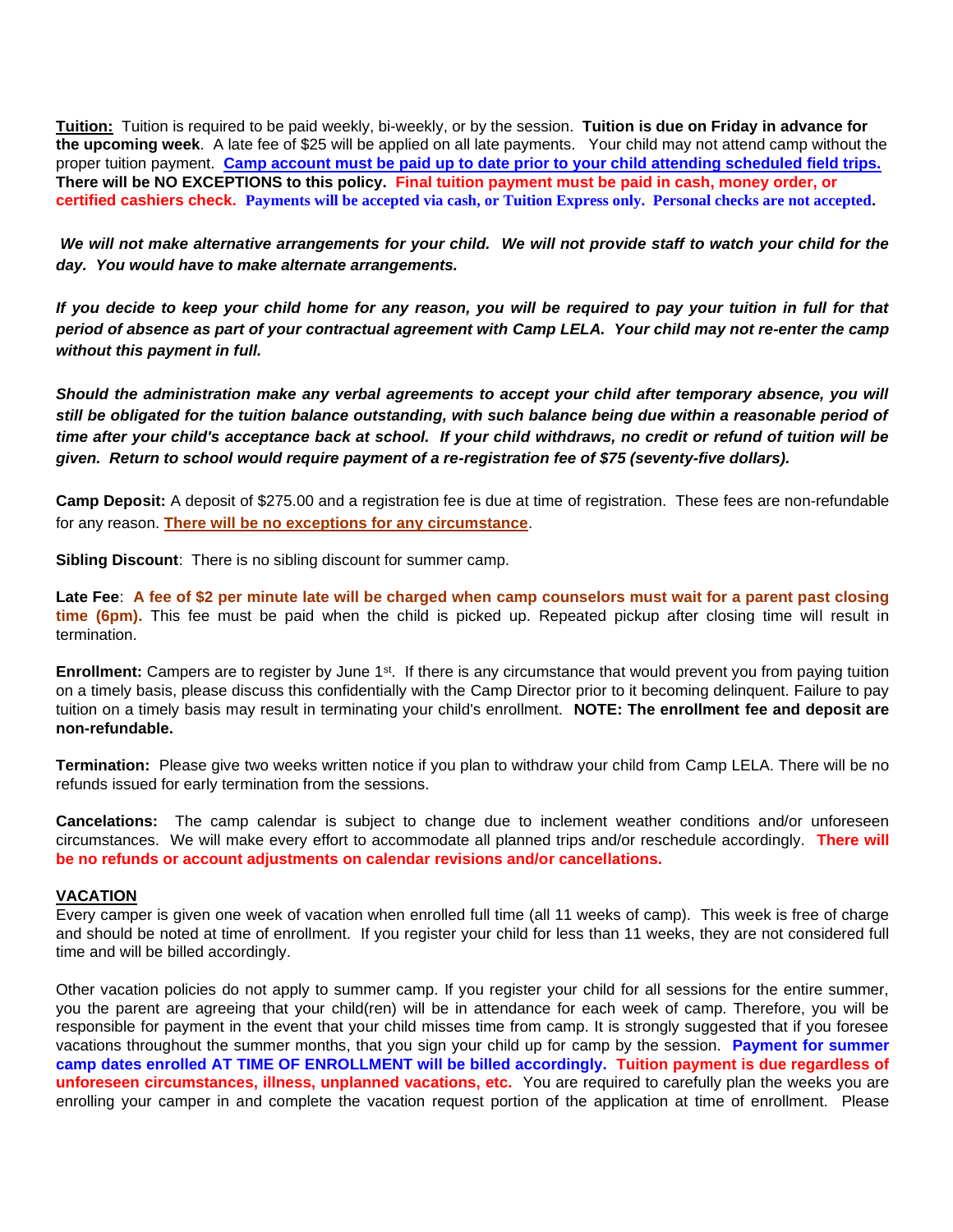discuss any special arrangements with your director.

**Initials \_\_\_\_\_\_\_**

#### **SECURITY**

Your child must be signed in and out each day. Procedures for arrivals and departures have been developed to assure the safety and well being of everyone in the school. Your cooperation in complying with them is appreciated.

- Parents are to use only the front door for entering and exiting. Children are always to be walked into the building and be placed with a Camp LELA staff member before the parent leaves.
- Never leave a child outside the building for them to walk in alone or accompanied by another child.
- **•** Parents must complete the Sign-in and Sign-Out process on a daily basis and complete any applicable permission slips for medication or field trips.
- When picking up your child, be certain that a Camp LELA staff member acknowledges that your child is leaving the building.
- A child will not be permitted to leave with any person other than, those designated in writing by the parent.
- A child may not be released to any person under the age of eighteen (18) years of age.
- A photo identification will be checked for any designated person picking up a child. **There will be no exceptions to this policy**
- A child WILL NOT be permitted to leave with anyone, including the parent or legal guardian, if suspected of or who is under the influence of alcohol or an illegal substance. **In the event of this situation, the following measures will be taken:**
	- **The parent/legal guardian will be informed of this observation and,**
	- **The emergency contact person will be contacted immediately to pick up the child, and/or**
	- **911 will be called if the parent/legal guardian refuses to cooperate**

If there are any changes to those authorized to pickup your child, or if you will be car-pooling with other parents, please advise us. Remember to use a child safety seat and buckle up when transporting your children at all times.

#### **HEALTH PRECAUTIONS**

In addition to the physician's examination and immunization records required for enrollment, we also have a daily screening to observe each child's health. If your child develops symptoms of illness during the day we will immediately isolate him/her from the other children and contact you to pick up your child. For the health and well-being of your child and others, please do not bring your child to school if he/she:

- Has a fever (or, has had one during the previous 24 hours) of 101°F taken under the arm, a sore throat, swollen glands, rash, vomiting, earache, irritability, or confusion.
- Is in the first 24 hours of antibiotic treatment
- Has diarrhea or vomiting (2 or more runny stools within 24 hours)
- Has a heavy nasal discharge that is not clear
- Has a constant severe cough, or difficult or rapid breathing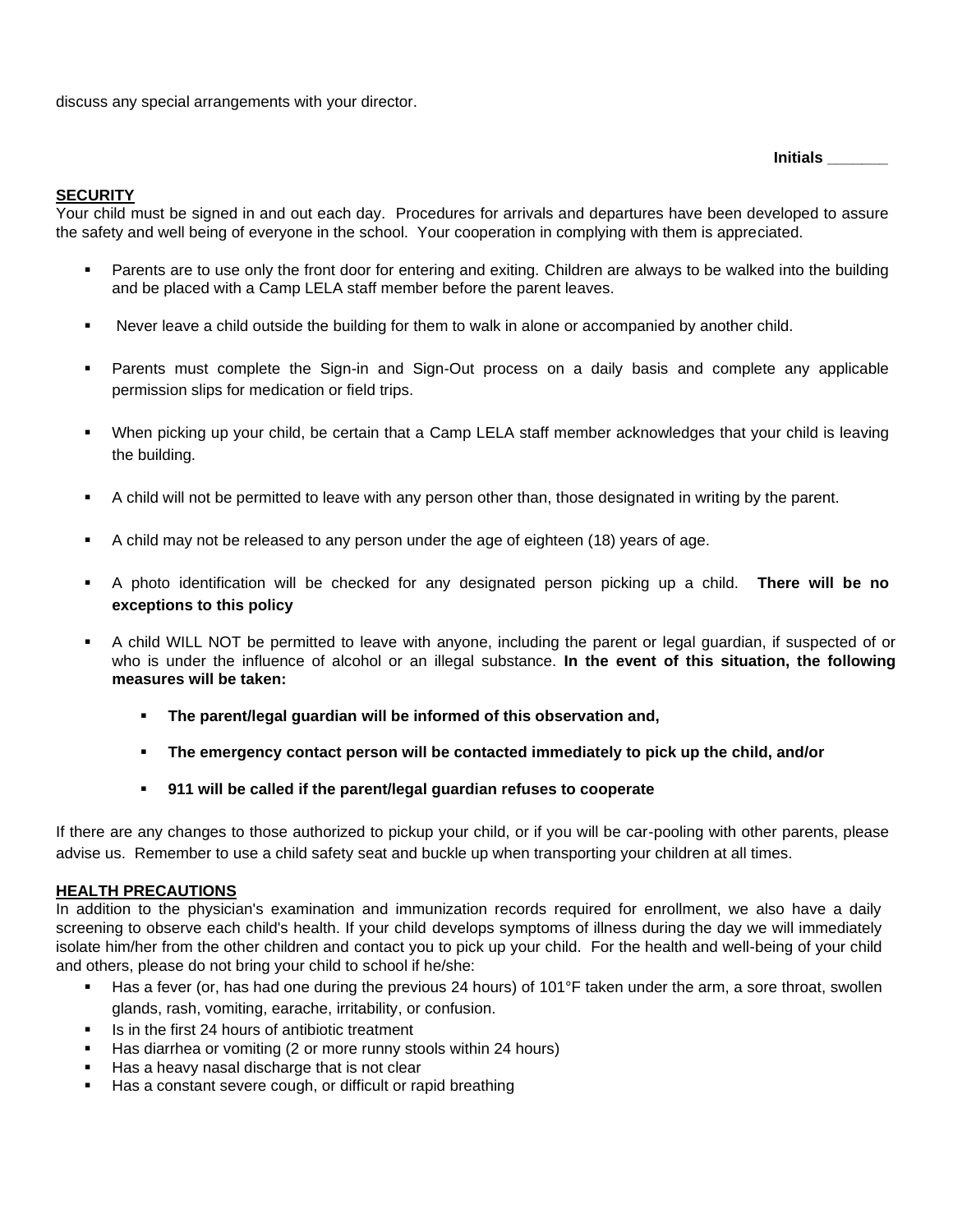- Has any parasite
- Has symptoms of a possible communicable disease such as sniffles, reddened eyes, sore throat, painful ears, yellow skin or eyes, pink eyes with a discharge, rash, headache, abdominal pain and/or fever
- Is fatigued or is not feeling well enough to participate in regular activities **Initials Initials**

# *Children can be re-admitted to the camp when they have been symptom free for 24 hours WITHOUT THE AID OF AN OVER THE COUNTER MEDICATION*. For more information, consult the Center for Disease Control handbook.

If your child has a communicable disease, such as chicken pox, please inform the school so that we can take the necessary precautions. A doctor's release will be required in order for the child to re-enter the camp.

In the case of illness, accident or injury, we will make an attempt to reach you. If you are not reachable, the child's pediatrician and emergency contact persons listed will be called. As stated on our Parent Obligation Form, in case of a perceived emergency, we will also call an ambulance.

Until the arrival of a parent or medical professionals, a staff member in an administrative capacity will take personal charge of your child. In your enrollment package there is a form authorizing Camp LELA to act on your behalf if there is an emergency. If a child does not respond, is having trouble breathing or is having a convulsion, we must call 911. By completing this form and our enrollment forms, you are authorizing Camp LELA to call an ambulance in case of a perceived emergency.

# **Clothing \* The school cannot be held responsible for lost clothing or possessions.**

- Children should wear comfortable, casual clothing. We will be doing lots of hands on (and sometimes messy) projects.
- Children must wear **closed** shoes. (*Sandals or boots can be unsafe and are not permitted* Sneakers recommended)
- Parents must supply, at all times, an additional set of (weather appropriate) clothing labeled with child's name
- All clothes must be marked with your child's name in indelible ink.
- The school will not replace any lost/stolen item.

# **Birthdays**

Birthdays are special at Camp LELA. Parents are welcome to join the celebration. There are many delicious and nutritious goodies for your child's class to enjoy. Food must be purchased from a licensed food provider. We cannot serve home baked foods. Please make arrangements for birthday celebrations at least one week in advance with your camp counselor and the Camp Director. We are a nut-free center.

# **Things From Home**

Items such as toys, candy, gum, money, balloons and play guns or other pretend weapons are prohibited and should be left at home. Parents are asked to help their children understand that it is not wise to bring an object from home, as it could get broken or lost. If these things are brought in, the camp will not be responsible for breakage or replacement. It is the parent's responsibility to see that their child brings nothing dangerous into the school. Camp LELA reserves the right to take any item that is perceived as potentially harmful to someone in the school.

# **Meals**

Meals will be served when campers are on-site (breakfast/lunch/snack). However, in the event activities are off-site for the day or during meals times, each camper is required to pack a lunch (and breakfast if needed). For safety precautions, copies of any restricted diet approved by the child's physician or known food allergies must be on file.

 **Initials \_\_\_\_\_\_\_**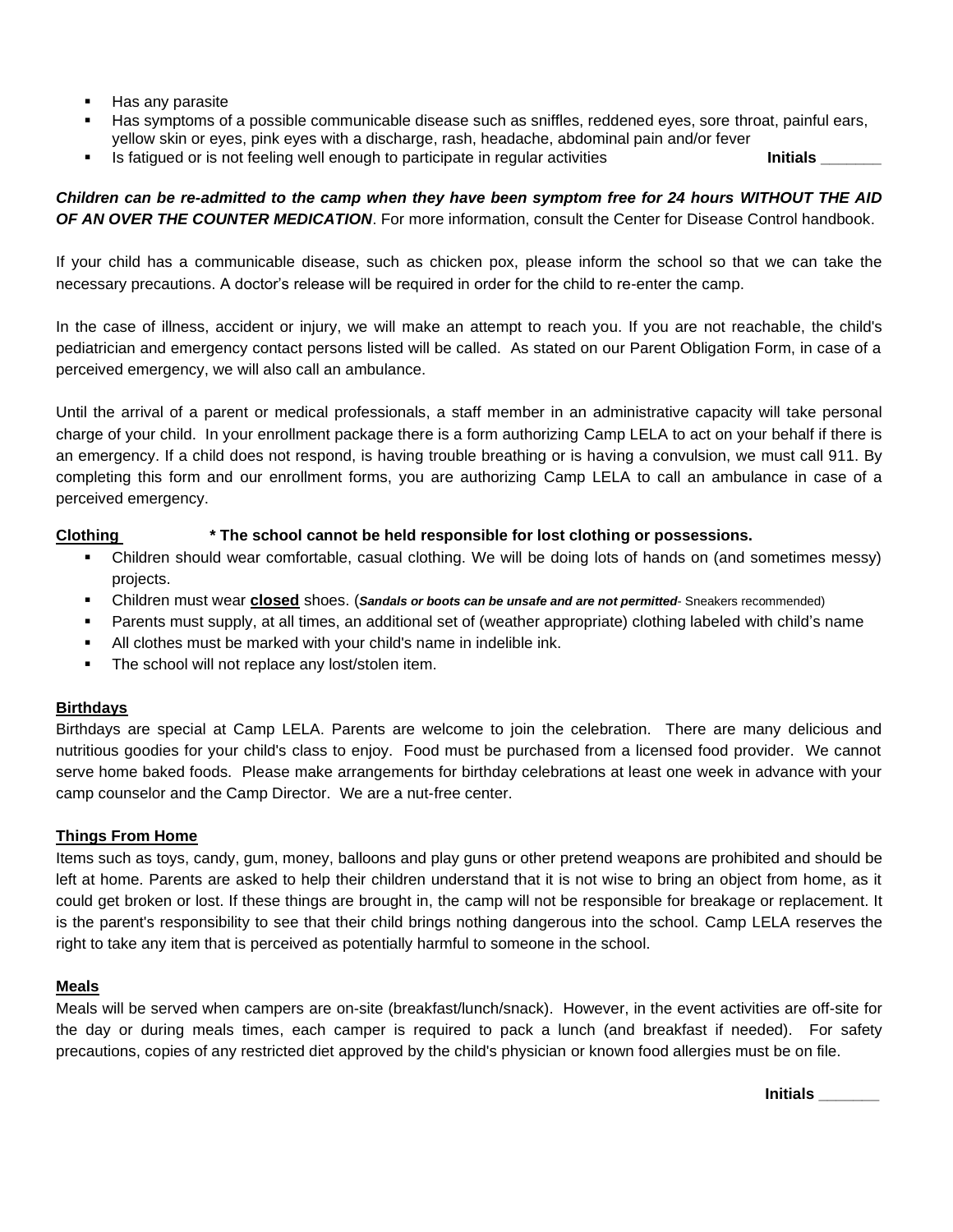# **Naptime**

There will be no naptime allocated during summer camp; however, there will be a "rest-period". During this time the children will have an opportunity to read, listen to music, or watch a movie to relax.

# **Medications**

All medication brought into the school by parents must be in the original container with a pharmacy label affixed clearly indicating the child's name, doctor's name, medication name and required dosage, expiration date and directions for administering the medication. This medication must be presented to either the Camp Director or Assistant Director along with a medical authorization form completed and signed by the parents. All medication will be stored in a locked medication box and taken on field trips.

A staff member certified to administer medication will administer all medications. Medications will be administered only at designated times, per the prescription label.

Non-prescription medication will only be administered when accompanied by specific written instructions (not PRN) from the child's physician. Under no circumstances will medication be administered that is not properly labeled, in the designated container, or if the required form is incomplete.

#### **Accidents**

You will receive an "accident/incident form" to notify you of a skinned knee or slight cut (situations that are not an emergency), which will be handled using first aid by a qualified staff person. In the event of an emergency or accident requiring more than first aid attention, we will contact you per the instructions provided on your enrollment form. On the Parent Permission form, you authorize the school to take whatever emergency measures deemed necessary for the medical care and protection of your child. You will receive an accident report and student accident insurance claim form if necessary. This will cover any medical treatment necessary as a result of on accident occurring at Camp LELA.

#### **Field Trips**

Field trips will occur at least 2-3 days per week. You will receive a copy of the Preliminary field trip calendar with your enrollment packet. Please note the dates and chaperone needs. **\* Your Initials on this page indicates permission for these activities.**

In the event that you the parent choose to not allow your child (ren) to participate in a field trip, you the parent are required to make outside arrangements for the care of your child (ren). Due to ratio and licensing regulations, teachers on staff at Lil' Einsteins will not be permitted to care for your child (ren) on that day. Please see the section titled Tuition for policies regarding absences.

# **Licensing Agency**

It is the right of the licensing agency to perform their duties as follows:

- ❖ The licensing agency has the authority to interview children or staff and to inspect and audit child or facility records without prior notice or consent.
- ❖ The licensing agency has the authority to observe the physical condition of the child (ren) including conditions that could indicate abuse, neglect or inappropriate placement, and if determined necessary provide protective custody and/or have a licensed medical professional physically examine the child (ren).

Camp LELA has carefully developed the conditions to ensure the comfort and protection of your child. As a parent, you can always expect we will adhere to all county and state rules regarding safety, fire, nutrition, and child/staff ratios. Our goal is to provide a safe nurturing environment for all children with programs to suit each developmental level. We will encourage and welcome your comments and suggestions that may help us achieve these goals.

**Initials \_\_\_\_\_\_\_**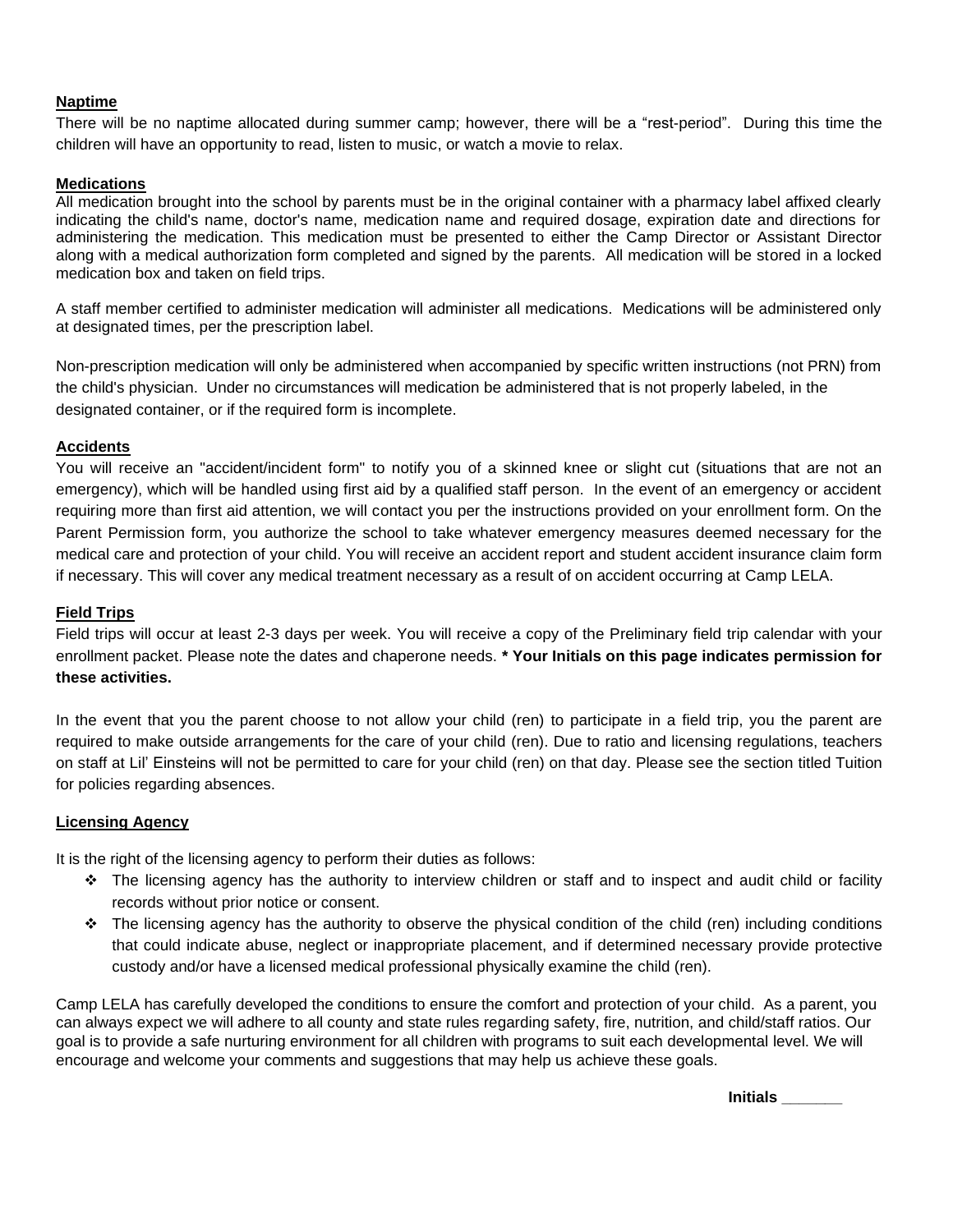# **For your child's safety, it is required that a child always be escorted by an authorized adult while in and around Camp LELA.**

# **Our Responsibility in Reporting Suspected Child Abuse and Neglect**

As caring and concerned parents and childcare providers, we take very seriously our responsibility, **AS REQUIRED BY LAW,** to report suspected cases. Abuse and neglect, whether it may be physical or emotional, can happen in all types of families, from all walks of life and in varying degrees. In all instances, the damage to children can last a lifetime and certainly affect their self-esteem and developmental process. If abuse occurs both children and parents are the victims and need support, understanding and help. Camp LELA staff has been trained to recognize the signs and symptoms of abuse and neglect. Parents may ask the Camp Director for a confidential referral to outside intervention and suggested resources for prevention and assistance in dealing with this.

Should a parent or Camp LELA staff member suspect abuse or neglect, these steps are the usual course of action:

- 1. Staff member will discuss the suspected case with the Camp Director.
- 2. The Camp Director will observe the child, talk with the child and further seek to determine if abuse or neglect may have occurred. These findings will be documented in the child's file.
- 3. The Camp Director may talk with the child's parent(s) about the concerns.
- 4. Camp LELA management will determine the need to call a Child Protective Agency. The staff member who first observed the signs of concern may also make an independent report if they wish.
- 5. A social worker or representative of the agency may visit the child at Camp LELA or in the child's home.

At Camp LELA, we are also very concerned about preventing abuse in the camp. To protect the children in our care, the following measures are taken:

- **Extensive screening of all staff members that include a criminal background check and a pre-screening drug test.**
- Close observations and performance evaluations of staff by management
- Involved, capable supervision constantly monitoring the classrooms, activities and staff members through closed circuit television and observation windows.

# **Child Guidance and Classroom Management**

It is the philosophy of Camp LELA in classroom management, to *focus* on redirecting behaviors to build a child's selfesteem. We apply careful guidance skills with positive re-enforcement in our interactions with all children. This helps them build independence and confidence in their own abilities, and to master skills needed to interact with others. In this process, it is important that expectations and limits be clearly defined and consistently adhered to. Our goal is to give children the security of knowing we care enough to prevent them from hurting themselves or others, and to provide each child with a happy experience in school by encouraging success and minimizing failure.

Camp LELA counselors believe in praising appropriate and positive behaviors. They take into account that every child is an individual. Responses to inappropriate or negative behaviors might include ignoring the behavior, redirecting the child to another activity, reasonably discussing the problem, or consulting with staff management to resolve the situation.

Although we practice re-direction, distraction, substitution or diversion as our first approach to modifying unacceptable behaviors, when necessary, a child over 5 years of age may be removed from the group activity for a period of "thinking". In these instances, the child sits apart from the group under direct supervision by a staff member. The period of time is limited to only two to five minutes, correlating to the child's age, and involves a discussion of the behavior. When the child makes his/her own decision to be ready to re join the group, he/she may do so.

**Initials \_\_\_\_\_\_\_**